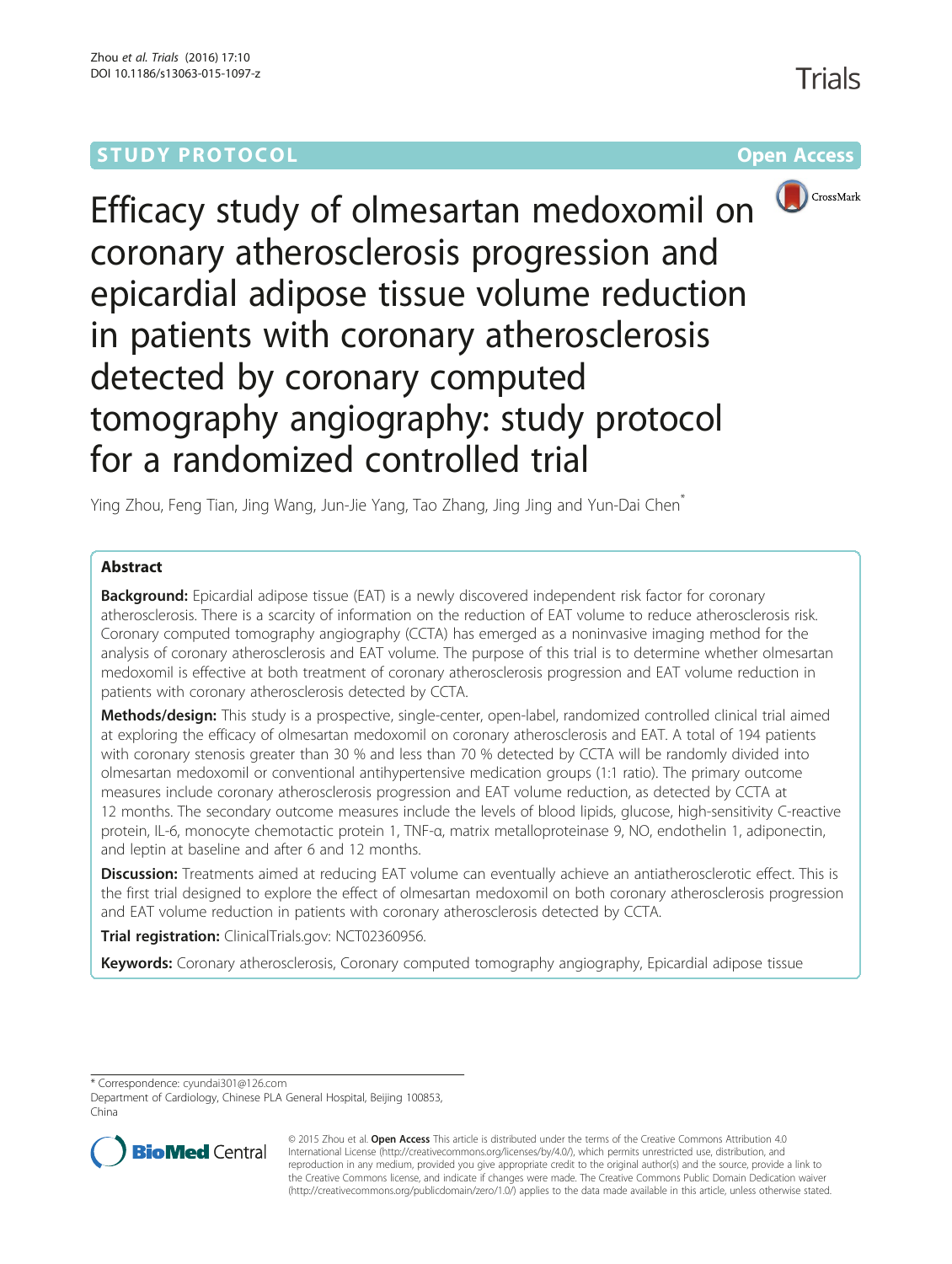## Background

#### Epicardial adipose tissue and coronary atherosclerosis

Epicardial adipose tissue (EAT) is directly deposited around the pericardium and coronary artery. By autocrine and paracrine means, EAT can generate various kinds of cytokines, inflammatory mediators and free fatty acids. These biological indicators can affect the state of coronary endothelial function and promote inflammation and oxidative stress, which finally aggravate the progression of coronary atherosclerosis [\[1](#page-6-0)–[3](#page-6-0)]. A significant amount of clinical research has been conducted to investigate the link between EAT and coronary atherosclerosis. It was claimed that calcified plaque progression in patients without coronary artery disease and in patients with type 2 diabetes mellitus were associated with a larger EAT volume [\[4, 5](#page-6-0)]. Epicardial adipose tissue is also an independent predictor of significant coronary stenosis and is independently associated with high-risk coronary plaque features, such as low CT attenuation plaque, thin-cap fibroatheroma and positive remodeling [[6](#page-6-0)]. Not only is EAT, as a special visceral fat, correlated with the increased development of coronary artery atherosclerosis, but it is also associated with adverse coronary events [[7](#page-6-0)].

# Treatment of epicardial adipose tissue and coronary atherosclerosis

There are ample studies exploring the progression of coronary atherosclerosis following pharmacological manipulation. At the time of writing, the use of statins is recognized as an effective treatment; statins can result in decreases in plaque and necrotic core volume, and can also significantly reduce the progression of low attenuation plaque (<30 Hounsfield units) and non-calcified plaque [[8, 9\]](#page-6-0). Other drugs, such as dipeptidyl-peptidase 4 inhibitors [\[10\]](#page-6-0), a PPARγ agonist (pioglitazone) [\[11](#page-6-0)], atorvastatin plus ezetimibe [[12\]](#page-6-0), olmesartan [[13\]](#page-6-0), have also been reported to have antiatherosclerotic effects, although the effects have not been verified by large-scale studies. As studies show that EAT volume is associated with plaque progression and cardiovascular adverse events, treatments aimed at reducing EAT volume may finally achieve an antiatherosclerotic, preventive effect. However, at the time of writing, limited studies have aimed at reducing both EAT and plaque volume to achieve an antiatherosclerotic effect. A serial coronary computed tomography angiography (CCTA) study recently indicated that intensive statin therapy can reduce the EAT volume of Europeans, but the study failed to demonstrate a relationship among EAT volume reduction, coronary atherosclerosis progression and clinical prognosis [[14\]](#page-6-0); moreover, intensive statin therapy might not be appropriate for Asians. The epidemiological studies and clinical researches show that Asians may have poorer tolerability and safety to intensive statins than white

people, owing to genetic differences (variants in structure or polymorphisms) in pharmacokinetics and pharmacodynamics properties [\[15](#page-6-0)–[17](#page-6-0)]. It has been claimed that polymorphic variants in cytochrome P450 (CYP450) families that were associated with statin metabolism might result in varying rates of metabolic clearance. CYP450 2C19 slow metabolizer phenotype was reported to be present in approximately 16 % of Asians compared with only about 3 % of white people [[18](#page-6-0)]. Polymorphic variants in the predominant CYP450 isoform, CYP450 3A4, were reported to be associated with a functional decrease in the enzyme's activity in dyslipidemic Chinese patients [[19](#page-6-0)]. The HPS2- THRIVE study recently also indicated that, using samedose statin treatment, an excess of increased alanine aminotransferase was seen mainly among Chinese patients (more than three consecutive values above the upper limit of normal of 0.24 %/year compared with 0.02 %/year in Europe) [\[20](#page-6-0)]. Moreover, the morbidity of chronic hepatitis B was high in china with nearly 90 million infections. For these reasons, intensive statin therapy may result in higher hepatotoxicity in Asian populations than in white populations, so low- to moderate- dose statin therapy might be more appropriate for Asian populations [\[15, 16\]](#page-6-0). Subjects who undergo weight loss exercise, bariatric surgery, or low-dose aspirin therapy can also reduce EAT volume or inflammation, but the effects are weak and these treatments cannot achieve good results in patients with coronary atherosclerosis progression [\[21](#page-6-0)–[24\]](#page-6-0). Our aim is to find a drug that reduces EAT volume while inhibiting the progression of coronary atherosclerosis.

In recent years, studies have confirmed that olmesartan medoxomil can improve endothelial function, resist thrombosis, improve tissue reconstruction, and resist oxidative stress to achieve atherosclerosis resistance [[13, 25](#page-6-0)–[28\]](#page-6-0). The latest research shows that olmesartan medoxomil can better inhibit rat epididymal adipose cell hypertrophy and inflammatory reactions [\[29\]](#page-7-0). Therefore, we hypothesized that olmesartan medoxomil may also reduce EAT volume, finally achieving an anti-atherosclerosis effect.

# EAT and coronary atherosclerosis imaging with computed tomography

Compared with such invasive methods as intravascular ultrasound, virtual histology intravascular ultrasound, optical coherence tomography, and fractional flow reserve, CCTA has emerged as a noninvasive imaging method that analyzes both coronary atherosclerosis and EAT volume [[14](#page-6-0), [30\]](#page-7-0). To date, ample CCTA studies have explored the progression of coronary atherosclerosis following pharmacological manipulation. Thus, in this study, using CCTA as a noninvasive method to analyze both coronary atherosclerosis progression and EAT volume is of significant clinical value.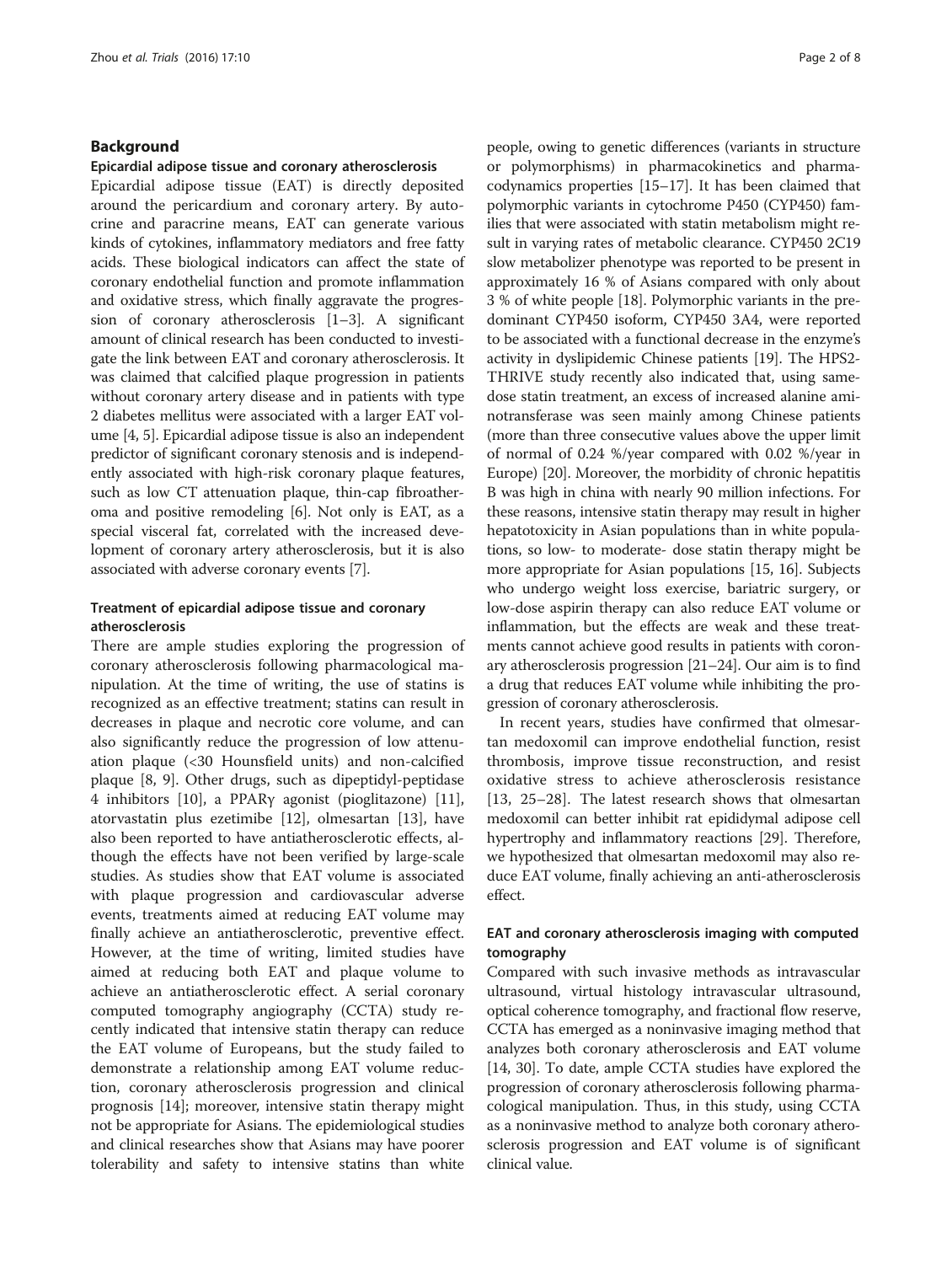## Aims of the main study

The purpose of this study is to determine whether olmesartan medoxomil is effective on both the treatment of coronary atherosclerosis progression and EAT volume reduction in patients with coronary atherosclerosis detected by CCTA.

## Aims of the anti-atherosclerosis mechanism study

- 1. To explore the relationship between coronary atherosclerosis progression and EAT volume reduction.
- 2. To explore the effect of olmesartan medoxomil on serum levels of blood lipids, glucose, circulating surrogate markers of atherosclerosis inflammation, including high-sensitivity C-reactive protein, IL-6, monocyte chemotactic protein 1 (MCP-1), TNF-α, and matrix metalloproteinase 9 (MMP-9), circulating surrogate markers of endothelial function, including NO and endothelin 1 (ET-1), and circulating surrogate markers of adipose tissue inflammation and metabolism, including adiponectin and leptin at baseline and after 6 and 12 months.

# Methods/design

## Study design

This study is a prospective, single-center (Chinese PLA General Hospital, Beijing, China), open-label, randomized controlled trial of the efficacy of olmesartan medoxomil on coronary atherosclerosis and EAT. Consecutive patients with coronary stenosis greater than 30 % and less than 70 % detected by CCTA will be randomly assigned to olmesartan medoxomil or conventional antihypertensive medication groups (1:1 ratio). Coronary computed tomography angiography will be conducted at the Department of Cardiology (Chinese PLA General Hospital). Primary outcome measures include coronary atherosclerosis progression and EAT volume reduction, as detected by CCTA, at 12 months. Secondary outcome measures include levels of blood lipids, glucose, high-sensitivity Creactive protein, IL-6, MCP-1, TNF-α, MMP-9, NO, ET-1, adiponectin, and leptin at baseline and after 6 and 12 months. The study design is summarized in Fig. [1.](#page-3-0)

# Clinical inclusion and exclusion criteria

Clinical inclusion criteria are:

- Age between 18 and 75 years;
- Coronary artery stenosis between 30 % and 70 % determined by CCTA in essential hypertension patients;
- Resting diastolic blood pressure between 90 and 110 mmHg;
- Type A and B for coronary artery vascular lesions.
- Secondary hypertension;<br>• Coronary artery stenosis
- Coronary artery stenosis less than 30 % or greater than 70 %, as determined by CCTA;
- Severe arrhythmia;<br>• Severe cardiac insu
- Severe cardiac insufficiency or left ventricular dysfunction (left ventricular ejection fraction  $< 30 \%$ ;
- Severe hepatic or kidney insufficiency;
- Resting systolic blood pressure > 200 mmHg or resting diastolic blood pressure >110 mmHg;
- Contraindications to treatment with olmesartan medoxomil (allergy, glaucoma, digestive ulcer, currently taking phosphodiesterase-5 inhibitor);
- Severe calcification, distortion or type C coronary artery vascular lesions;
- Pregnancy;
- Unwillingness or inability to provide informed consent.

## Randomization

Information regarding the study will be provided to the patient at the Department of Cardiology. Once informed consent is obtained, the patient will be randomized at the Department of Cardiology. Subjects will be randomized to either olmesartan medoxomil or conventional antihypertensive medication groups (1:1 ratio). Participants will be randomized before the first treatment using a blocked randomization procedure (computerized random numbers) and will incorporate minimization to ensure matching for age, sex, body mass index, and hypertension grade.

### Ethical considerations

The Chinese PLA General Hospital Ethics Committee approved this study on 12 December 2014 (reference number S2014-119-01). This study complies with the Declaration of Helsinki. Informed consent will be obtained from all participating patients. Upon signing informed consent, patients' data will be populated as per protocol.

# Details of CCTA examination CCTA examination procedure

CCTA will be performed on a dual-source CT scanner (Somatom Definition Flash, Siemens Healthcare, Forchheim, Germany). All enrolled patients will be instructed in the breath-holding technique before CCTA to minimize breathing artifacts. Three minutes before CCTA, all patients will be given 0.5 mg nitroglycerin sublingually to dilate the coronary artery. The scan range is from the carina or the pulmonary artery segment down to 1 cm below the diaphragm. Electrocardiography is continuously performed throughout the entire examination for each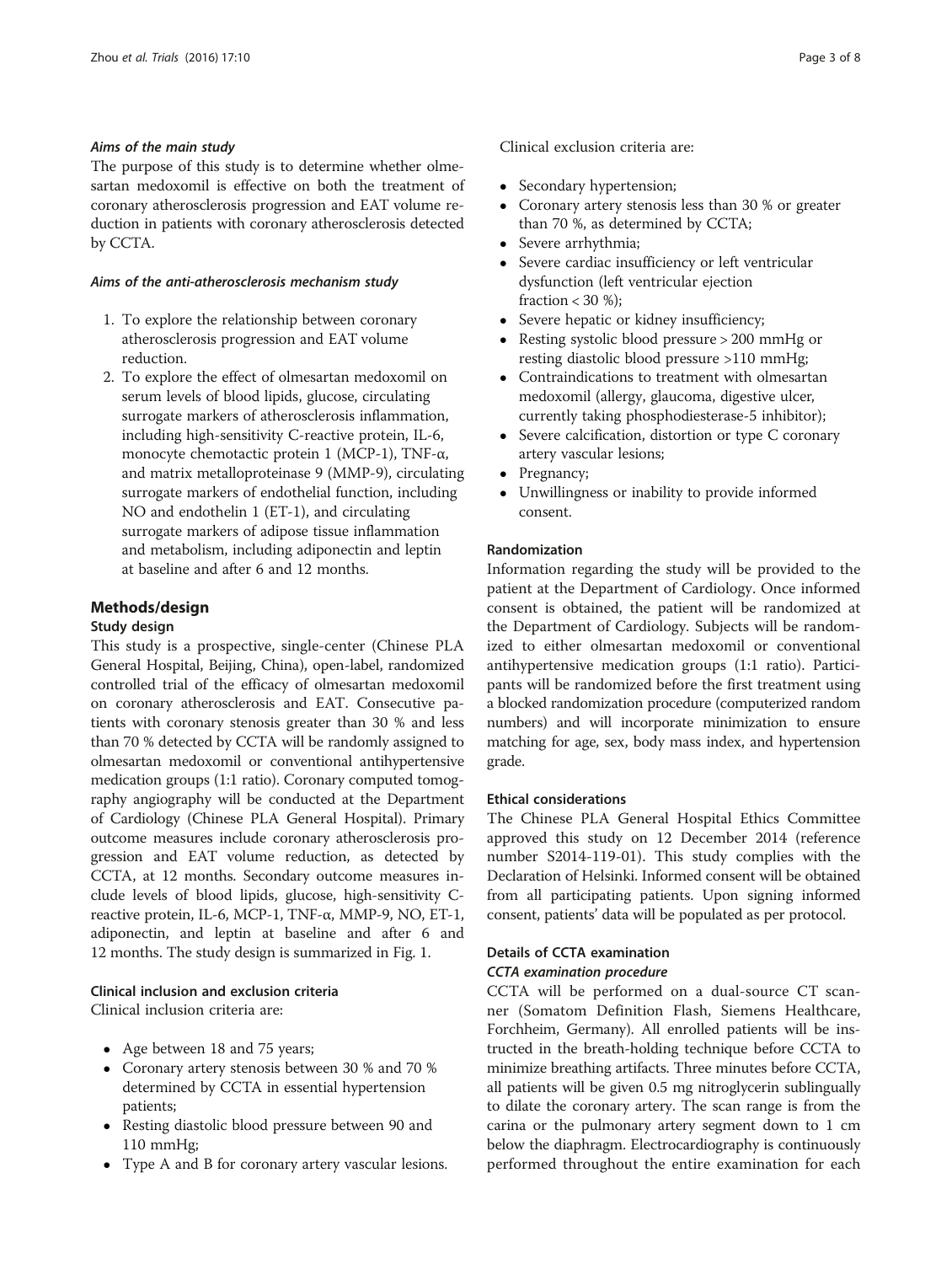<span id="page-3-0"></span>

patient. A dual-head power injector (SCT 210, Medrad, USA) and a nonionic contrast medium (Ultravist®, 370 mg I /ml, Schering AG, Guangzhou, China) will be used. The collimation is  $2 \times 128 \times 0.6$  mm, the gantry rotation time is 0.28 ms, the slice thickness is 0.6 mm, the tube voltage is 80 to 120 kV (modified using a care kV, Siemens Medical Solutions, Forchheim, Germany), and the tube current is 290 to 560 mAs/rotation (scout-based automatic reference tube current selection – CareDose 4D, Siemens Medical Solutions, Forchheim, Germany). For double flash acquisition, the pitch is 3.4, and for retrospectively ECGtriggered spiral acquisition, the pitch will vary depending on the patient's heart rate. Total estimated radiation dose for the patient will be recorded.

Patients with a heart rate ≤70 beats/min will be evaluated using double prospective ECG-gated high-pitch CT angiography (double flash mode). For the double flash protocol, the contrast-enhanced CCTA protocol is as follows: a test bolus scan will be performed at the level of the aortic root with administration of 15 ml of

contrast medium into the right antecubital vein at a rate of 5.0 ml/s, followed by an injection of 20 ml of saline flush at the same flow rate to obtain a peak enhancement time curve. The double flash acquisition triggered scan time is 4 s after the peak enhancement time. After calculating the triggered scan time, double flash acquisition will be performed by injecting 60 to 90 ml contrast medium at a rate of 5.0 ml/s, immediately followed by 35 ml of 70/30 contrast/saline material mixture and 50 ml saline bolus at the same flow rate. The first scan will begin at 60 % of the R-R interval from the craniocaudal direction. The second scan will be acquired at 30 % of the R-R interval 3 s after the first scan during the same contrast injection time.

Patients with a heart rate >70 beats/min will be evaluated using retrospectively ECG-triggered spiral acquisition. The retrospective protocol is as follows: 60 to 90 ml contrast medium is injected into the antecubital vein at a rate of 5.0 ml/s, immediately followed by 50 ml saline solution at the same flow rate. Bolus tracking is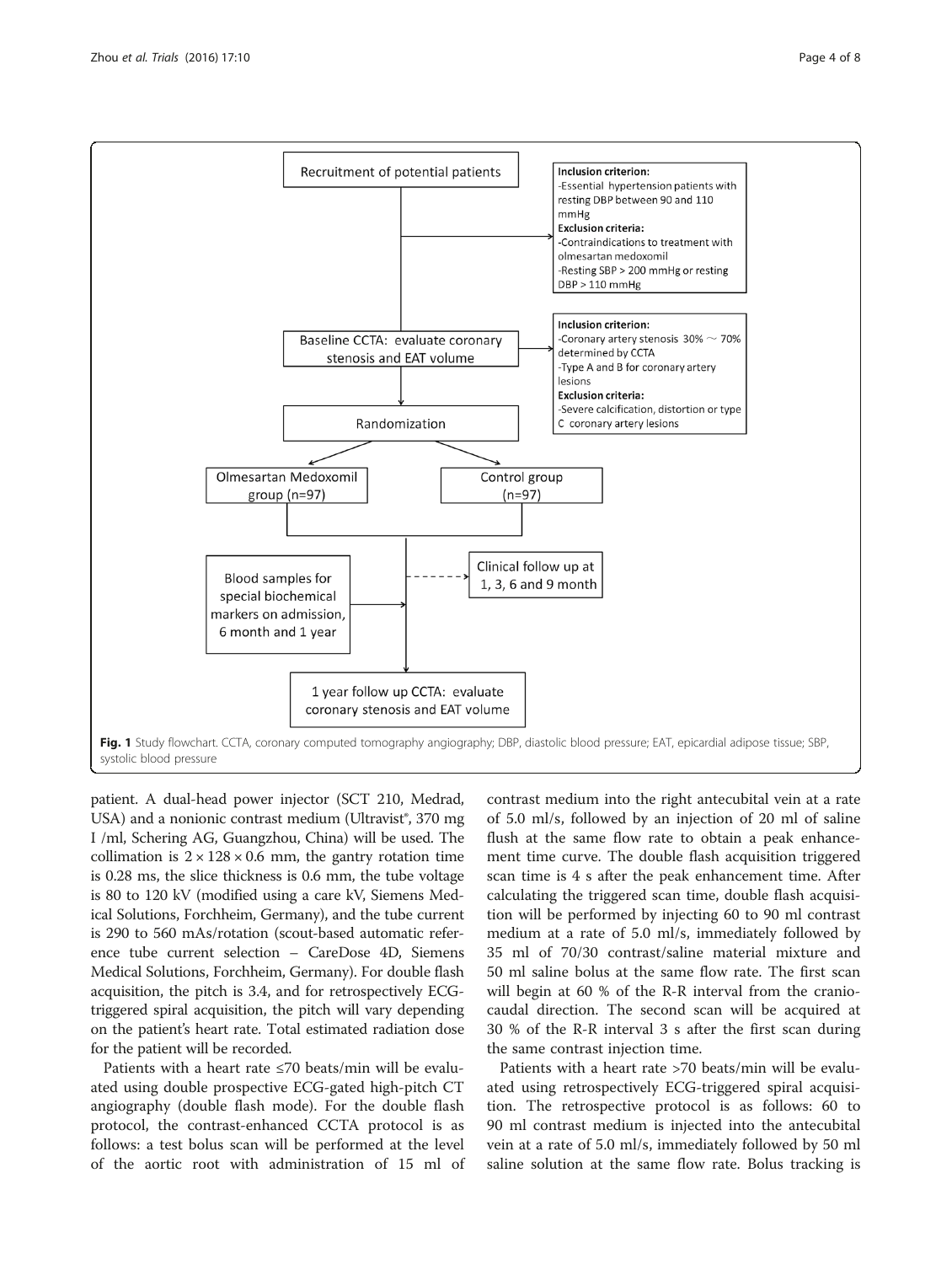used, and the region of interest is set at the root of the ascending aorta. We will perform the scan with a delay of 5 s after the root of the ascending aorta reaches a threshold of 100 Hounsfield units. For this scan mode, the acquisition is from 30 % to 80 % of the R-R interval.

#### CCTA image post-processing

All CCTA data will be sent to the Syngo Multi-Modality Workplace for post-processing. Two independent experienced observers who are unaware of the patients' clinical information will evaluate the CCTA data in different modes, including maximum intensity projection, volume rendering, curved-planar reconstructions, and the original transaxial images. Disagreements in data analysis between the two readers will be resolved by consensus reading.

#### Epicardial adipose tissue quantification

The EAT volume will be measured by two experienced radiologists using the same sets of images acquired for the CCTA. The radiologists will be blinded to the purpose of the study, clinical characteristics and patients' anthropometric data.

The EAT volume is defined as the total amount of adipose tissue deposited between the surface of the heart and the visceral pericardium. The region of interest in measuring the EAT volume includes the heart and the surrounding EAT. By manually tracing the epicardium contours in the axial slices from the bifurcation of the pulmonary artery to the diaphragm, the EAT volume is analyzed. The pericardium contour is traced every 10 mm, from the lower visible level of the pulmonary artery bifurcation until the top level of the pulmonary valve, for every 20 mm until the first slice where the diaphragm becomes visible, and for every 10 mm from this point until the last slice where the pericardium is still visible [[31\]](#page-7-0). The pericardium contour is manually outlined by the radiologists, and then the software (Syngo Volume, Siemens Medical Solutions) automatically calculates the total EAT volume. Computed tomography attenuation ranging from −195 to 45 Hounsfield units is applied to isolate the EAT from other tissues. Mediastinal adipose tissue and pericardial adipose fat (fat deposit outside the visceral pericardium and on the external surface of the parietal pericardium) are excluded from the analysis. For the assessment of interobserver agreement, we will randomly select 50 patients, and all EAT measures will be assessed by two experienced radiologists blinded to the other radiologist's measurements.

#### Definition of coronary atherosclerosis plaque progression

We will use QAngio CT post-processing software (QAngioCT Research Edition version 2.1.0, Medis Medical Imaging Systems, Leiden, the Netherlands) to evaluate all CCTA data. All three vessels will be assessed in each patient using the 15-segment American Heart Association model for coronary segment classification [\[32\]](#page-7-0). Only segments with a diameter ≥2.0 mm and without stent implantation will be considered for analysis. Parameters including minimal lumen diameter, percent diameter stenosis, minimum lumen area, plaque burden, plaque volume, vascular remodeling index, plaque type classification (calcification, necrosis, fiber, and fiber lipid plaques) based on segments will be analyzed using QAngio CT postprocessing software.

Coronary atherosclerosis progression is defined as  $\geq 10\%$ diameter reduction or progression of a pre-existing coronary stenosis or ≥0.2 mm reduction or progression of the minimal luminal diameter in the lesion [\[30\]](#page-7-0).

#### Medication intervention and control protocols

All patients should accept lifestyle interventions and conventional anti-atherosclerosis treatment. The low-density lipoprotein cholesterol level should be controlled below 100 mg/dl, and the blood pressure should be controlled below 140/90 mmHg.

In the olmesartan medoxomil group, the usual recommended starting dose of olmesartan medoxomil is 20 mg once daily when used as monotherapy in patients who are not volume-contracted. For patients requiring further reduction in blood pressure after 2 weeks of therapy, the dose of olmesartan medoxomil may be increased to 40 mg. Doses above 40 mg do not appear to have a greater effect. Twice-daily dosing offers no advantage over the same total dose given once daily.

In the control group, any antihypertensive medication alone or in combination, including calcium channel blockers, diuretics, beta blockers, or other antihypertensive medication except angiotensin-converting enzyme inhibitors or angiotensin II receptor blockers can be used. The drug dose must be individualized. The patients should take the antihypertensive drugs according to the doctors' recommendations.

#### Study outcomes

The primary outcome measures are coronary atherosclerosis progression and EAT volume changes, as detected by CCTA at 12 months.

The secondary outcome measures include

- 1. The relationship between coronary atherosclerosis and EAT;
- 2. Serum levels of blood lipids, glucose, circulating surrogate markers of atherosclerotic inflammation including high-sensitivity C-reactive protein, IL-6, MCP-1, TNF-α, and MMP-9, individual circulating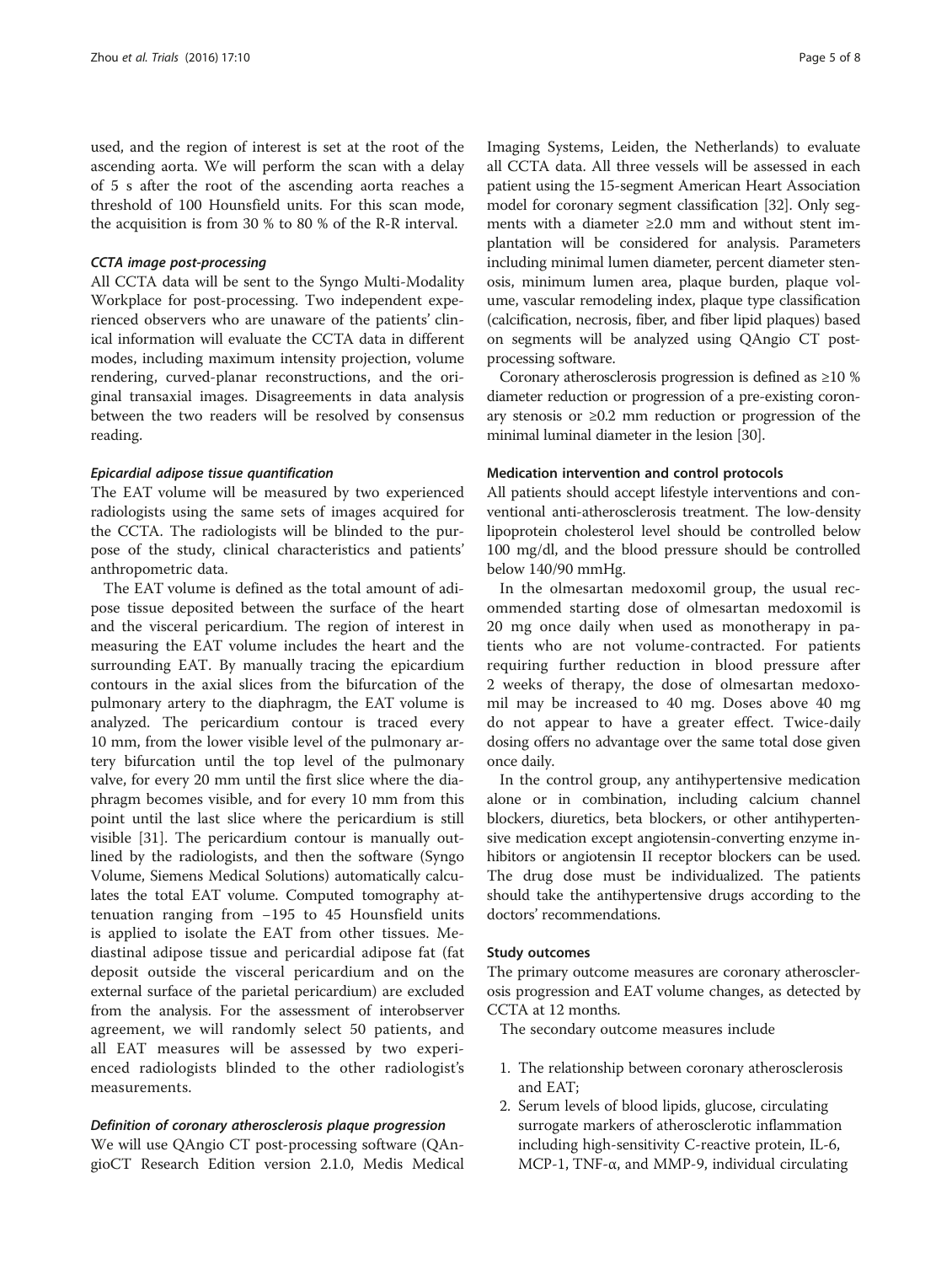surrogate markers of endothelial function including NO and ET-1, and individual circulating surrogate markers of adipose tissue inflammation and metabolism including adiponectin and leptin at baseline and after 6 and 12 months.

# Biomarkers

Two 10-ml samples of blood will be collected from the antecubital vein by a trained nurse for each individual. Fasting blood samples will be obtained between 7:00 a.m. and 12:00 noon to control for possible diurnal variations. Blood samples will be centrifuged at 4 °C and 3,000 rpm for 15 min. The serum will be sampled and stored at −80 °C until analysis. Traditional cardiovascular blood risk markers, including fasting blood glucose, triglycerides, total cholesterol, and high- and low-density lipoprotein cholesterol will be assessed. The following proinflammatory markers will be assessed: high-sensitivity C-reactive protein, IL-6, TNF-α, MCP-1, and MMP-9. In addition, NO and ET-1 will be measured, to assess endothelial function. Markers of adipose tissue inflammation and metabolism, including adiponectin and leptin, will also be assessed. These markers will be measured at baseline and 6 and 12 months after treatment.

#### Follow-up

Clinical follow-up will take place at 1 month  $(\pm 1$  week), 3 months ( $\pm 2$  weeks), 6 months ( $\pm 2$  weeks), 9 months (±30 days), and 1 year (±30 days) by clinical visit or phone interview.

At baseline and 6-month (±2 weeks) and 1 year (±30 days) follow-ups, all patients will provide venous blood for detection of blood lipids, glucose, high-sensitivity C-reactive protein, IL-6, MCP-1, TNF-α, NO, ET-1, MMP-9, adiponectin, and leptin.

At 1 year (±30 days) follow-up, all patients will undergo CCTA (with QAngio CT post-processing software).We anticipated a patient drop-out rate of 10 %.

#### Sample size calculation

This trial is an open-label randomized clinical trial, so patients will randomly be assigned to olmesartan medoxomil or conventional antihypertensive medication groups (1:1 ratio). The purpose of this study is to verify that olmesartan medoxomil is effective in the treatment of coronary atherosclerosis progression and EAT volume reduction in patients with coronary atherosclerosis detected by CCTA. We also want to elucidate the relationship between coronary atherosclerosis and EAT. The mechanism by which olmesartan medoxomil inhibits coronary atherosclerosis progression will be studied by detecting the serum levels of blood lipids, glucose, circulating surrogate markers of atherosclerosis inflammation including highsensitivity C-reactive protein, IL-6, MCP-1, TNF-α, and

MMP-9, circulating surrogate markers of endothelial function, including NO and ET-1, and circulating surrogate markers of adipose tissue inflammation and metabolism, including adiponectin and leptin.

Studies on coronary atherosclerosis progression rate have had differing results. The combined results of multiple studies indicate that the conventional mean coronary atherosclerosis progression rate is about 30 % [\[33](#page-7-0)–[35](#page-7-0)]. We hypothesize that additional olmesartan medoxomil use will reduce the coronary atherosclerosis progression rate to 13 % [\[36](#page-7-0)–[40](#page-7-0)]. Using double-side inspection,  $\alpha = 0.05$ ,  $\beta = 0.2$ , we calculate a total sample size of 176 cases; considering the expected loss to follow-up to be 10 %, the number of cases to be included should be at least  $176 \times (1 + 10 \%) = 194$ . Therefore, we aim for 97 cases of each group.

#### Statistical analysis

Continuous variables will be described using means and standard deviations or median and range in case of asymmetric distribution of data. Categorical variables will be presented using frequency distribution. Univariate analyses will be conducted using chi-square and  $t$  tests for independent samples. A multiple logistic regression analysis will be performed to correlate coronary atherosclerosis progression with clinical variables and EAT volume, including treatment groups. Statistical significance will be considered for  $P <$ 0.05. A statistical package (SPSS 16.0) will be used for analysis. The individual will be considered the unit of analysis.

# **Discussion**

To date, there are ample CCTA studies exploring the progression of coronary atherosclerosis following pharmacological manipulation. As studies show that EAT volume is associated with plaque progression and cardiovascular adverse events, treatments aimed at reducing EAT volume may finally achieve an antiatherosclerotic, preventive effect. However, at the time of writing, only a limited number of studies have aimed to reduce both EAT and plaque volume to achieve a preventive effect against atherosclerosis. The novelty of this study is that we intend to explore the effect of olmesartan medoxomil on both plaque volume and epicardial fat. This study will accomplish two goals: (1) it will explain the relationship between EAT volume and coronary atherosclerosis progression and (2) it will verify the effect of olmesartan medoxomil on EAT volume reduction and coronary atherosclerosis progression.

If these hypotheses are supported, the study findings will have significant implications related to clinical practice. Evidence that olmesartan medoxomil is effective on EAT volume reduction and coronary atherosclerosis progression would be very attractive to clinicians and patients. This may further contribute to the care of patients with coronary heart disease.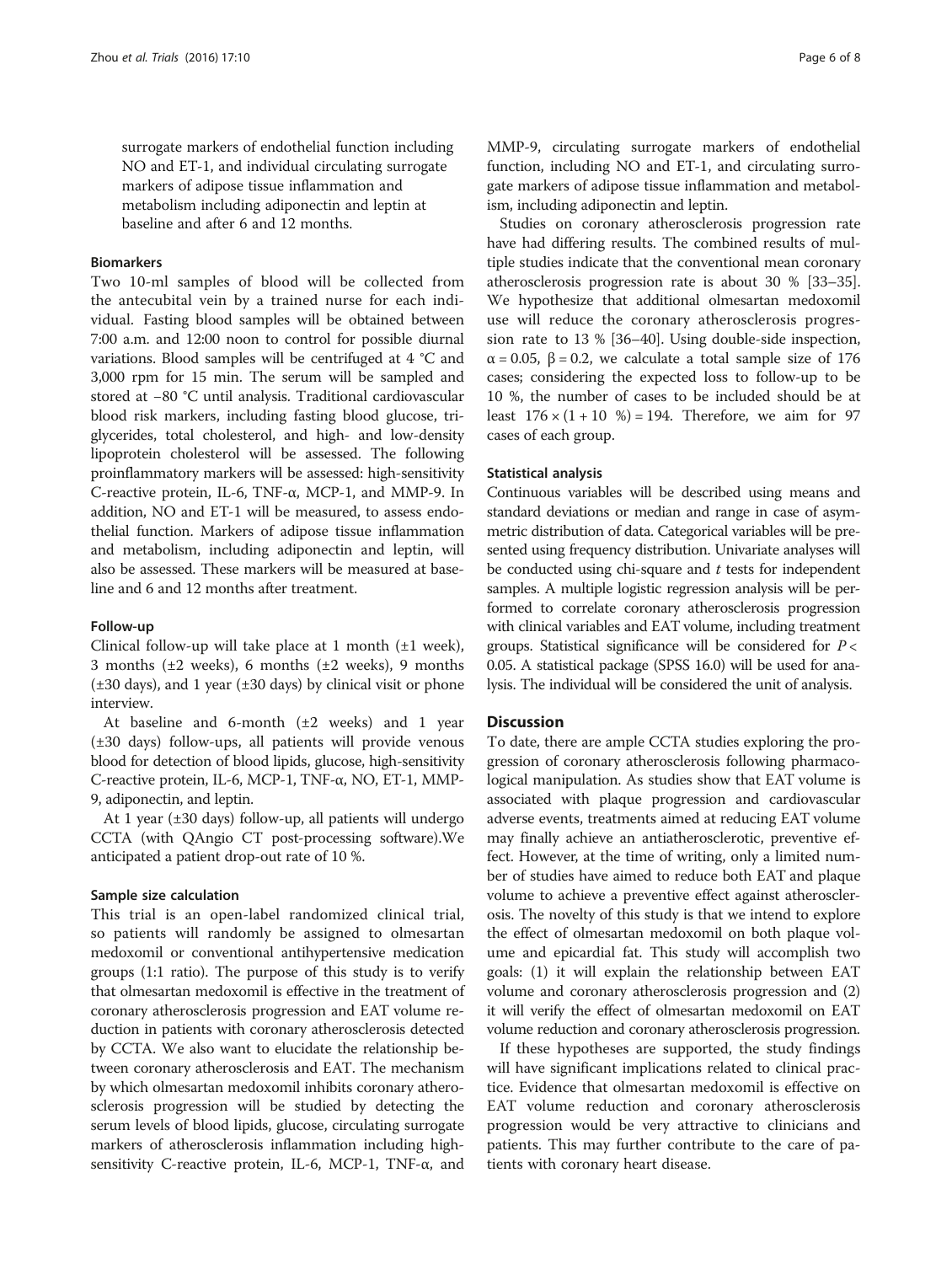# <span id="page-6-0"></span>Trial status

Recruitment for the study is currently ongoing. Patient recruitment began in December 2014.

#### Abbreviations

CCTA: coronary computed tomography angiography; CT: computed tomography; CYP450: cytochrome P450; EAT: epicardial adipose tissue; ET-1: endothelin 1; IL-6: interleukin 6; MCP-1: monocyte chemotactic protein 1; MMP-9: matrix metalloproteinase 9; TNF-α: tumor necrosis factor α.

#### Competing interests

The authors declare no competing interests.

#### Authors' contributions

YZ conceived the study and drafted this manuscript, and will also conduct the CCTA examinations and image analysis. FT and JJ will conduct patient recruitment. JJY will conduct the CCTA examinations and image analysis. JW and TZ performed the statistical analysis and helped to draft this manuscript. YDC is the Head of the Department of Cardiology, conceived the study, and drafted this manuscript. All authors read and approved the final manuscript.

#### Acknowledgements

We are grateful to numerous colleagues who are providing clinical and research support in treating and following the patients included in this trial. This work was confirmed as Scientific Innovation Research supported by Chinese PLA General Hospital. The funding body had no role in designing the study, nor will it be involved in the collection, analysis, or interpretation of data.

#### Received: 12 May 2015 Accepted: 1 December 2015 Published online: 06 January 2016

#### References

- 1. Iacobellis G, Corradi D, Sharma AM. Epicardial adipose tissue: anatomic, biomolecular and clinical relationships with the heart. Nat Clin Pract Cardiovasc Med. 2005;2(10):536–43.
- lacobellis G, Bianco AC. Epicardial adipose tissue: emerging physiological, pathophysiological and clinical features. Trends Endocrinol Metab. 2011;22(11):450–7.
- 3. Sacks HS, Fain JN. Human epicardial adipose tissue: a review. Am Heart J. 2007;153(6):907–17.
- 4. Rosito GA, Massaro JM, Hoffmann U, Ruberg FL, Mahabadi AA, Vasan RS, et al. Pericardial fat, visceral abdominal fat, cardiovascular disease risk factors, and vascular calcification in a community-based sample: the Framingham Heart Study. Circulation. 2008;117(5):605–13.
- Yerramasu A, Dey D, Venuraju S, Anand DV, Atwal S, Corder R, et al. Increased volume of epicardial fat is an independent risk factor for accelerated progression of sub-clinical coronary atherosclerosis. Atherosclerosis. 2012;220(1):223–30.
- 6. Rajani R, Shmilovich H, Nakazato R, Nakanishi R, Otaki Y, Cheng VY, et al. Relationship of epicardial fat volume to coronary plaque, severe coronary stenosis, and high-risk coronary plaque features assessed by coronary CT angiography. J Cardiovasc Comput Tomogr. 2013;7(2):125–32.
- 7. Mahabadi AA, Berg MH, Lehmann N, Kalsch H, Bauer M, Kara K, et al. Association of epicardial fat with cardiovascular risk factors and incident myocardial infarction in the general population: the Heinz Nixdorf Recall Study. J Am Coll Cardiol. 2013;61(13):1388–95.
- 8. Inoue K, Motoyama S, Sarai M, Sato T, Harigaya H, Hara T, et al. Serial coronary CT angiography-verified changes in plaque characteristics as an end point: evaluation of effect of statin intervention. JACC Cardiovasc Imaging. 2010;3(7):691–8.
- Zeb I, Li D, Nasir K, Malpeso J, Batool A, Flores F. Effect of statin treatment on coronary plaque progression – a serial coronary CT angiography study. Atherosclerosis. 2013;231(2):198–204.
- 10. Shah Z, Kampfrath T, Deiuliis JA, Zhong J, Pineda C, Ying Z, et al. Long-term dipeptidyl-peptidase 4 inhibition reduces atherosclerosis and inflammation via effects on monocyte recruitment and chemotaxis. Circulation. 2011;124(21):2338–49.
- 11. Mani P, Uno K, St John J, Kupfer S, Perez A, Tuzcu EM, et al. Favorable impact on LDL particle size in response to treatment with pioglitazone is associated with less progression of coronary atherosclerosis in patients with type 2 diabetes. J Am Coll Cardiol. 2015;66(3):328–9.
- 12. Tsujita K, Sugiyama S, Sumida H, Shimomura H, Yamashita T, Yamanaga K, et al. Impact of dual lipid-lowering strategy with ezetimibe and atorvastatin on coronary plaque regression in patients with percutaneous coronary intervention: the multicenter randomized controlled PRECISE-IVUS trial. J Am Coll Cardiol. 2015;66(5):495–507.
- 13. Hirohata A, Yamamoto K, Miyoshi T, Hatanaka K, Hirohata S, Yamawaki H, et al. Impact of olmesartan on progression of coronary atherosclerosis a serial volumetric intravascular ultrasound analysis from the OLIVUS (impact of OLmesarten on progression of coronary atherosclerosis: evaluation by intravascular ultrasound) trial. J Am Coll Cardiol. 2010;55(10):976–82.
- 14. Alexopoulos N, Melek BH, Arepalli CD, Hartlage GR, Chen Z, Kim S, et al. Effect of intensive versus moderate lipid-lowering therapy on epicardial adipose tissue in hyperlipidemic post-menopausal women: a substudy of the BELLES trial (beyond endorsed lipid lowering with EBT scanning). J Am Coll Cardiol. 2013;61(19):1956–61.
- 15. Expert Panel of 2014 China Cholesterol Education Program Experts Recommendations for Management of Dyslipidemia, Working Group on Blood Lipid and Atherosclerosis of Editorial Board of Chinese Journal of Cardiology, Epidemiology Group of Chinese Society of Cardiology, Expert Panel of 2014 China Cholesterol Education Program Experts Recommendations for Management of Dyslipidemia, Working Group on Blood Lipid and Atherosclerosis of Editorial Board of Chinese Journal of Cardiology, Epidemiology Group of Chinese Society of Cardiology. 2014 China cholesterol education program experts recommendations on management of dyslipidemia. Zhonghua Xin Xue Guan Bing Za Zhi. 2014; 42(8):633–6.
- 16. Stone NJ, Robinson JG, Lichtenstein AH, Bairey Merz CN, Blum CB, Eckel RH, et al. 2013 ACC/AHA guideline on the treatment of blood cholesterol to reduce atherosclerotic cardiovascular risk in adults: a report of the American College of Cardiology/American Heart Association Task Force on Practice Guidelines. J Am Coll Cardiol. 2014;63(25 Pt B):2889–934.
- 17. Liao JK. Safety and efficacy of statins in Asians. Am J Cardiol. 2007;99(3):410–4.
- 18. Poolsup N, Li Wan Po A, Knight TL. Pharmacogenetics and psychopharmacotherapy. J Clin Pharm Ther. 2000;25(3):197–220.
- 19. Wang A, Yu BN, Luo CH, Tan ZR, Zhou G, Wang LS, et al. Ile118Val genetic polymorphism of CYP3A4 and its effects on lipid-lowering efficacy of simvastatin in Chinese hyperlipidemic patients. Eur J Clin Pharmacol. 2005;60(12):843–8.
- 20. HPS2-THRIVE. Randomized placebo-controlled trial in 25 673 high-risk patients of ER niacin/laropiprant: trial design, pre-specified muscle and liver outcomes, and reasons for stopping study treatment. Eur Heart J. 2013;34(17):1279–91.
- 21. Kim MK, Tomita T, Kim MJ, Sasai H, Maeda S, Tanaka K. Aerobic exercise training reduces epicardial fat in obese men. J Appl Physiol (1985). 2009;106(1):5–11.
- 22. Iacobellis G, Singh N, Wharton S, Sharma AM. Substantial changes in epicardial fat thickness after weight loss in severely obese subjects. Obesity (Silver Spring). 2008;16(7):1693–7.
- 23. Willens HJ, Byers P, Chirinos JA, Labrador E, Hare JM, de Marchena E. Effects of weight loss after bariatric surgery on epicardial fat measured using echocardiography. Am J Cardiol. 2007;99(9):1242–5.
- 24. Grosso AF, de Oliveira SF, Higuchi Mde L, Favarato D, Dallan LA, da Luz PL. Synergistic anti-inflammatory effect: simvastatin and pioglitazone reduce inflammatory markers of plasma and epicardial adipose tissue of coronary patients with metabolic syndrome. Diabetol Metab Syndr. 2014;6(1):47.
- 25. Miyoshi T, Hirohata A, Usui S, Yamamoto K, Murakami T, Komatsubara I, et al. Olmesartan reduces inflammatory biomarkers in patients with stable coronary artery disease undergoing percutaneous coronary intervention: results from the OLIVUS trial. Heart Vessels. 2014;29(2):178–85.
- 26. Mason RP. Optimal therapeutic strategy for treating patients with hypertension and atherosclerosis: focus on olmesartan medoxomil. Vasc Health Risk Manag. 2011;7:405–16.
- 27. Ferrario C. Effect of angiotensin receptor blockade on endothelial function: focus on olmesartan medoxomil. Vasc Health Risk Manag. 2009;5(1):301–14.
- 28. Fliser D, Buchholz K, Haller H. Antiinflammatory effects of angiotensin II subtype 1 receptor blockade in hypertensive patients with microinflammation. Circulation. 2004;110(9):1103–7.